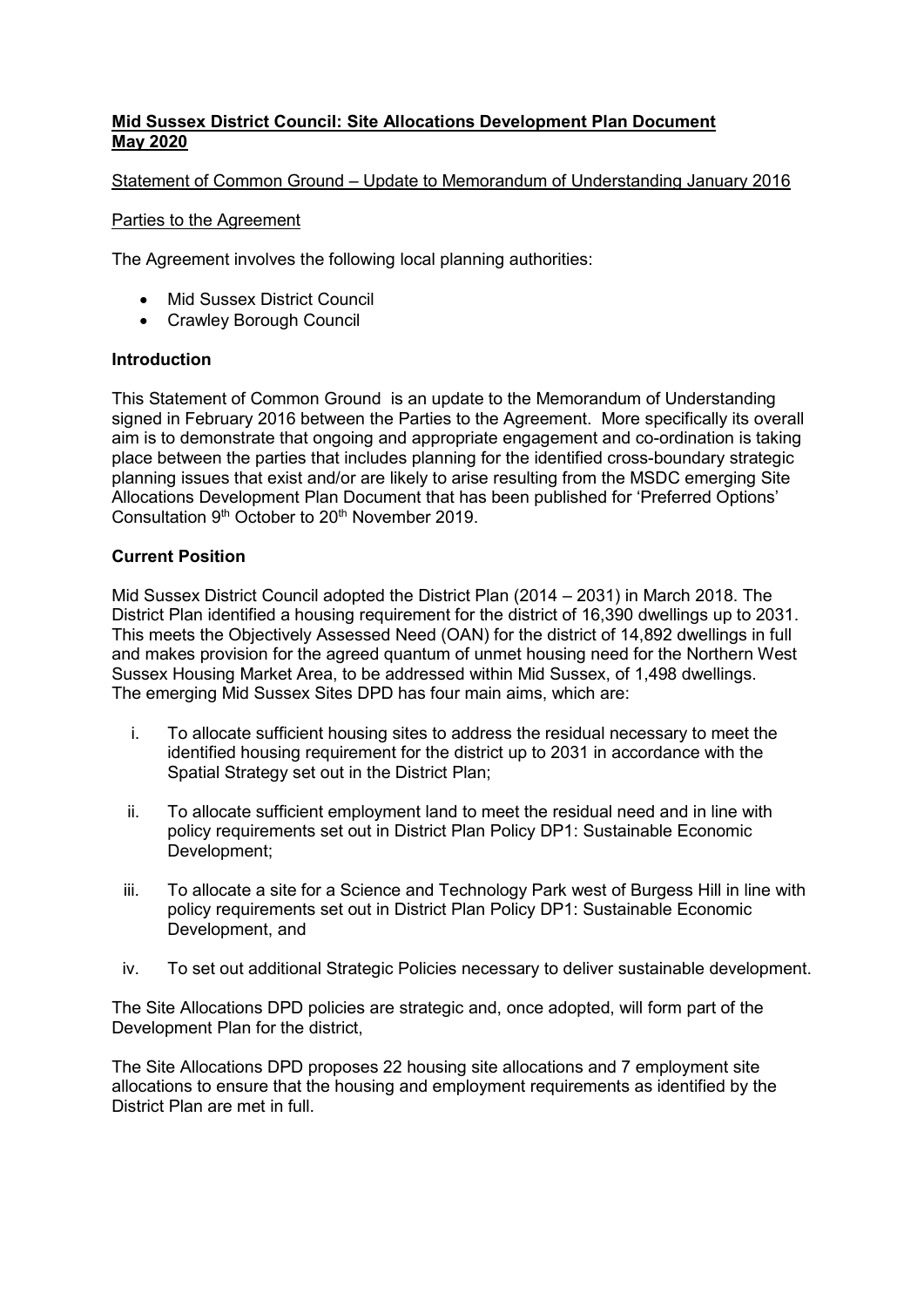The Sites DPD has been informed by a comprehensive suite of technical evidence, including Sustainability Appraisal and Habitats Regulations Assessment.

## **Strategic Planning Issues**

The following strategic/ cross-boundary planning issues have been identified that relate to the Mid Sussex Site Allocations DPD and the parties:

### **1. Housing Provision**

Mid Sussex District Council adopted the District Plan (2014 – 2031) in March 2018. The District Plan identified a housing requirement for the district of 16,390 dwellings up to 2031. This meets the Objectively Assessed Need (OAN) for the district of 14,892 dwellings in full and makes provision for the agreed quantum of unmet housing need for the Northern West Sussex Housing Market Area, to be addressed within Mid Sussex, of 1,498 dwellings.

One of the aims of the Sites DPD is to allocate sufficient housing sites to address the residual necessary to meet the identified housing requirement for the district up to 2031 in accordance with the Spatial Strategy set out in the District Plan. District Plan policy DP4: Housing indicates that, as at  $1<sup>st</sup>$  April 2017, there was a residual amount of 2,439 dwellings to be allocated through future Neighbourhood Plans and the Site Allocations DPD. This residual amount has been updated as at  $1<sup>st</sup>$  April 2019, and is now 1,507 dwellings.

Policy SA11: Additional Housing Allocations of the Site Allocations DPD proposes to allocate 22 housing sites, that will deliver around 1,962 dwellings. This amount ensures the residual is fully met and provides a reasonable over-allocation to provide flexibility.

The parties agree that the Site Allocations DPD is seeking to allocate sufficient sites to ensure the housing requirement for Mid Sussex is met in full, including meeting unmet needs of Crawley in accordance with the Mid Sussex District Plan and Crawley Borough Local Plan. The Parties agree these allocations offer an opportunity to make a positive contribution to delivering sustainable residential development.

# **2. Employment Provision**

Updated employment evidence, commissioned by Mid Sussex District Council to take account of the recent employment forecast statistics, identified that a total requirement of around 35 to 40 hectares is needed up to 2031. As 25 hectares employment land had already been allocated at Burgess Hill, within District Plan Policy DP1, this leaves a residual requirement of 10 -15 hectares to be allocated within the Site Allocations DPD.

The Sites DPD Policy SA1: Sustainable Economic Development – Additional Site Allocations allocates six new sites for employment use, plus an expansion one site, totalling approximately 17ha.

District Plan policy DP1:Sustainable Economic Development identifies a broad location for a Science and Technology Park to the west of Burgess Hill. A site for to the north of the A2300 has been identified as the preferred option. Policy SA9: Science and Technology Park allocates the site.

The Parties agree these allocations offer an opportunity to make a positive contribution to delivering economic development.